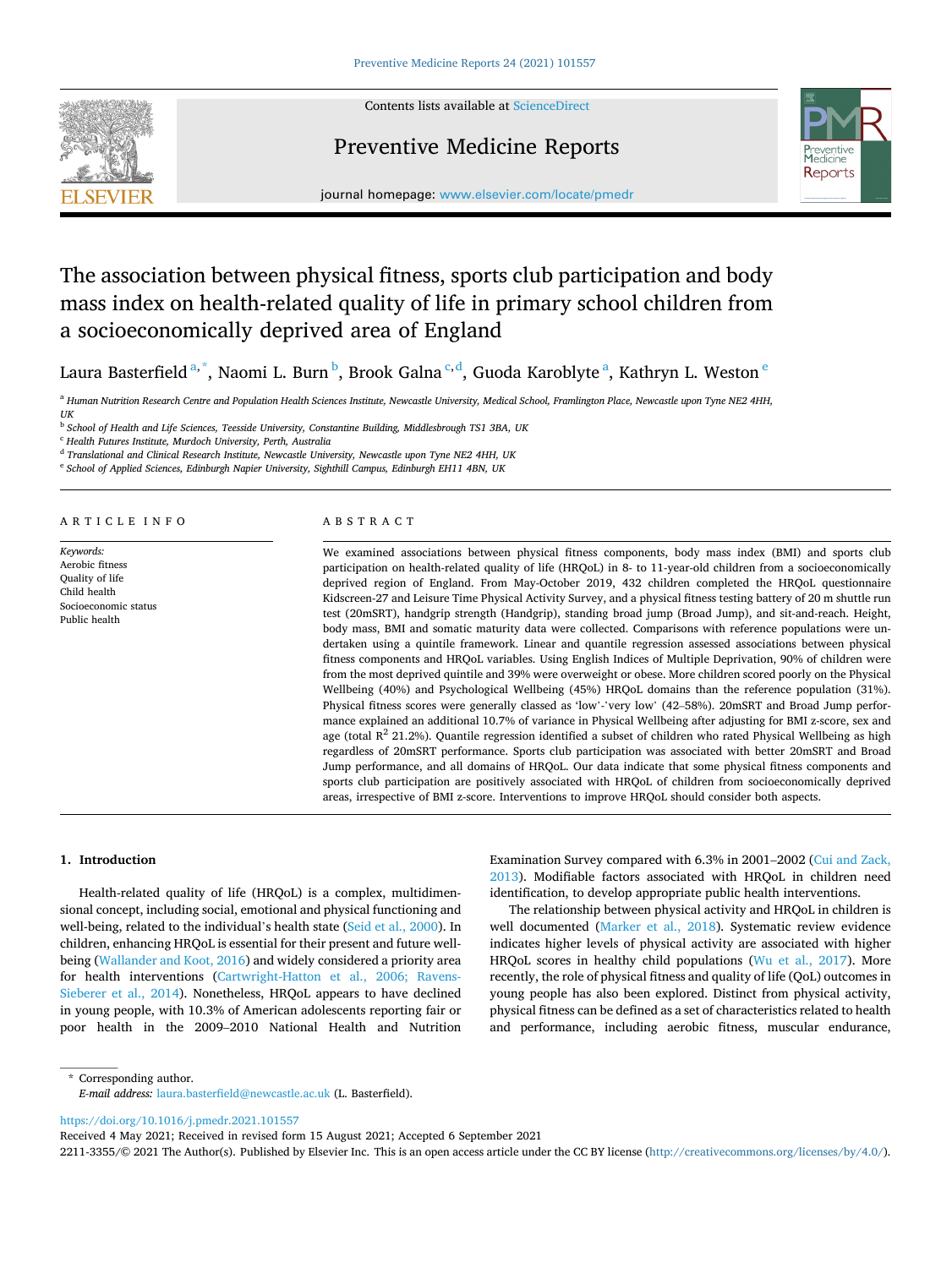strength and power, body composition, flexibility, balance, agility, and reaction time [\(Caspersen et al., 1985; Howley, 2001\)](#page-5-0). Despite a global review calling for high quality studies into physical fitness, QoL and mental wellbeing in children ([Lang et al., 2018](#page-6-0)), studies are limited, and none from England. Of those that have been conducted, associations between aspects of physical fitness and HRQoL may be apparent. For example, in  $n = 1158$  Spanish 8-11-year-olds [\(Morales et al., 2013](#page-6-0)), greater Physical Wellbeing (using the Kidscreen-52 HRQoL questionnaire) was associated with better 20 m shuttle run test (20mSRT) performance and muscular fitness. In American 9–11-year-olds  $(n = 201)$ ([Gu et al., 2016](#page-6-0)), positive associations between physical fitness and Physical Functioning were reported via the Pediatric Quality of Life Inventory (PedsQL) HRQoL questionnaire; and in Swiss 6–8-year-olds (n = 378) [\(Gerber et al., 2017\)](#page-5-0), a weak positive association was observed between 20mSRT and the Physical Wellbeing and Psychological Wellbeing domains of the parent-reported KINDLR HRQoL questionnaire. Recently, the directionality of sports club participation and mental health outcomes in  $n = 3956$  Australians aged 12–17 years was examined. Here, greater participation in team sport prospectively predicted fewer symptoms of depression and anxiety at subsequent timepoints ([Graupensperger et al., 2021](#page-6-0)). While the heterogeneity of outcomes (e.g. depression, anxiety, quality of life) and populations (e.g. children, adolescents) across previous studies is acknowledged, the findings are promising from a mental wellbeing perspective.

It is also important to consider whether social inequalities impact on young peoples' physical fitness and HRQoL. Previously, it was suggested that children from areas of lower socioeconomic status tend to have lower levels of physical activity ([Love et al., 2019\)](#page-6-0) and physical fitness ([Wolfe et al., 2020\)](#page-6-0) than their more affluent peers, and children living in more deprived areas are more likely to suffer from poor mental health ([Mental Health Foundation, 2019](#page-6-0)). Accordingly, the aim of our study was to determine how 8–11-year-old children living in a relatively deprived region of England rated their HRQoL, and explore whether this was associated with physical fitness components (namely, 20mSRT, standing broad jump (Broad Jump), sit-and-reach performance and handgrip strength (Handgrip)), BMI and sports club participation.

### **2. Materials and methods**

### *2.1. Ethics*

The cross-sectional study was approved by Newcastle University Faculty of Medical Sciences Ethics Committee (approval number 1614/ 7165/2018) and conducted in accordance with the Declaration of Helsinki for experiments involving humans. Recruitment was undertaken by the Newcastle United Foundation (an independent registered charity).

### *2.2. Study participants*

An academic trust covering four primary schools in connecting wards of Newcastle upon Tyne was approached; three schools responded and agreed to participate. Headteachers provided informed written consent for their school's participation. Newcastle upon Tyne is a relatively deprived area, rated 74/317 local authorities in England, where  $1 =$ most deprived ([Ministry of Housing Communities](#page-6-0) & Local Government, [2019b\)](#page-6-0). The consenting schools are located in areas that, by 2019 Index of Multiple Deprivation [\(Ministry of Housing Communities](#page-6-0) & Local [Government, 2019b\)](#page-6-0) ranking, are below the 0.1, 2nd and 14th centiles, respectively (where lower is more deprived). Parents/carers of Year 4 to 6 pupils (age 8-11-years,  $n = 469$ ) received study information and the opportunity to opt-out their child. Six parents chose this option. Participating children were given verbal information and provided written or verbal assent to participate. There were no exclusion criteria. Data collection took place during the 2019 summer and autumn terms (May-July, and October 2019). Schools provided the sex, ethnicity, date

of birth, home postcode of each child. Individual-level index of multiple deprivation (IMD) data were obtained using home postcode and freelyavailable IMD data [\(Ministry of Housing Communities, 2019a](#page-6-0)).

### *2.3. Measures*

Physical fitness was assessed via the following age-appropriate, reliable, validated ([Ruiz et al., 2011; Tomkinson et al., 2018\)](#page-6-0) components of the Eurofit [\(EUROFIT, 1988\)](#page-5-0) testing battery: 20mSRT, Handgrip, Broad Jump and sit-and-reach performance. Test procedures have been published previously ([Weston et al., 2019](#page-6-0)), but briefly, measurements were as follows:

Height, seated height and weight were measured to the nearest 0.1 cm and 0.1 kg respectively, with the participant barefoot in light indoor clothing, using a portable stadiometer (Leicester Height Measure, SECA UK LtD, Birmingham, England) and calibrated scales (Shekel H151-7, Shekel Scales Ltd, Israel). Duplicate measures were taken and mean values used for analysis. Using the LMS Growth excel add-in, BMI and age- and sex-specific BMI z-scores relative to UK 1990 reference data ([Cole et al., 1995\)](#page-5-0) were calculated. Population-sensitive cut-points categorised children as either "underweight" (≤2nd centile or below), "healthy weight" (*>*2nd *<* 85th centile) "overweight" (≥85th *<* 95th centile) "obese" (≥95th *<* 99.6th centile) or "severely obese" (≥99.6th centile and above). Leg length was calculated by subtracting seated height from stature. Somatic maturity was estimated for each participant by predicting years from attainment of peak height velocity (PHV) via sex-specific equations [\(Mirwald et al., 2002\)](#page-6-0). Participants were then classified as pre-peak or post-peak height velocity.

Aerobic fitness was indirectly assessed via 20mSRT performance using the British National Coaching Foundation protocol [\(Ramsbottom](#page-6-0)  [et al., 1988](#page-6-0)). Researchers ran alongside the children, encouraging them to run between cones 20 m apart in time to an audible bleep signal. Participants ran until they failed to maintain the pace for two consecutive bleeps, or at their own volition. Test performance was expressed as the total number of shuttles completed.

Handgrip was measured using a digital hand dynamometer (Grip-D, TKK 5401, Takei, Tokyo, Japan). Participants performed the test standing, with the wrist neutral and the elbow extended and arm not touching the body. Participants were instructed to squeeze the dynamometer as hard as they could for at least three seconds. Elbow flexion from 180<sup>°</sup> to 90<sup>°</sup> was permitted [\(Cohen et al., 2011\)](#page-5-0). The test was repeated after a rest period of at least three minutes. Both hands were tested and dominant hand recorded. The maximum for both dominant and non-dominant hand was used in analysis.

Lower body power was estimated via standing broad jump (Broad Jump) performance. Participants stood behind a starting line with feet together and jumped forwards as far as possible. Three practice jumps were followed by three measured attempts. The distance jumped was measured from the back of the heel to the starting line using a tape measure. The maximum score was used in analysis.

Sit-and-reach performance was measured using a steel sit-and-reach box. Participants sat barefoot with their legs straight and feet against the box, then reached forward with both hands as far as possible. Three measured attempts followed three practices, recorded to the nearest 0.5 cm. The maximum score was used in analysis.

All physical fitness testing was conducted indoors, except for the 20mSRT in schools 2 and 3, due to lack of suitable indoor space. Testing outdoors took place on dry days with little wind, on a firm playing surface. Outdoor temperature varied from 10 to 19°C. There was no difference in mean number of shuttles run indoors and outdoors (24 v. 22 shuttles  $p = 0.217$ ).

HRQoL was measured via the Kidscreen-27 [\(Ravens-Sieberer et al.,](#page-6-0)  [2006\)](#page-6-0) questionnaire, validated to assess subjective health and wellbeing in children and adolescents aged 8–18 years. It has 27 items measuring five dimensions: Physical Wellbeing; Psychological Wellbeing, Parent Relations & Autonomy, Social Support & Peers; School Environment; at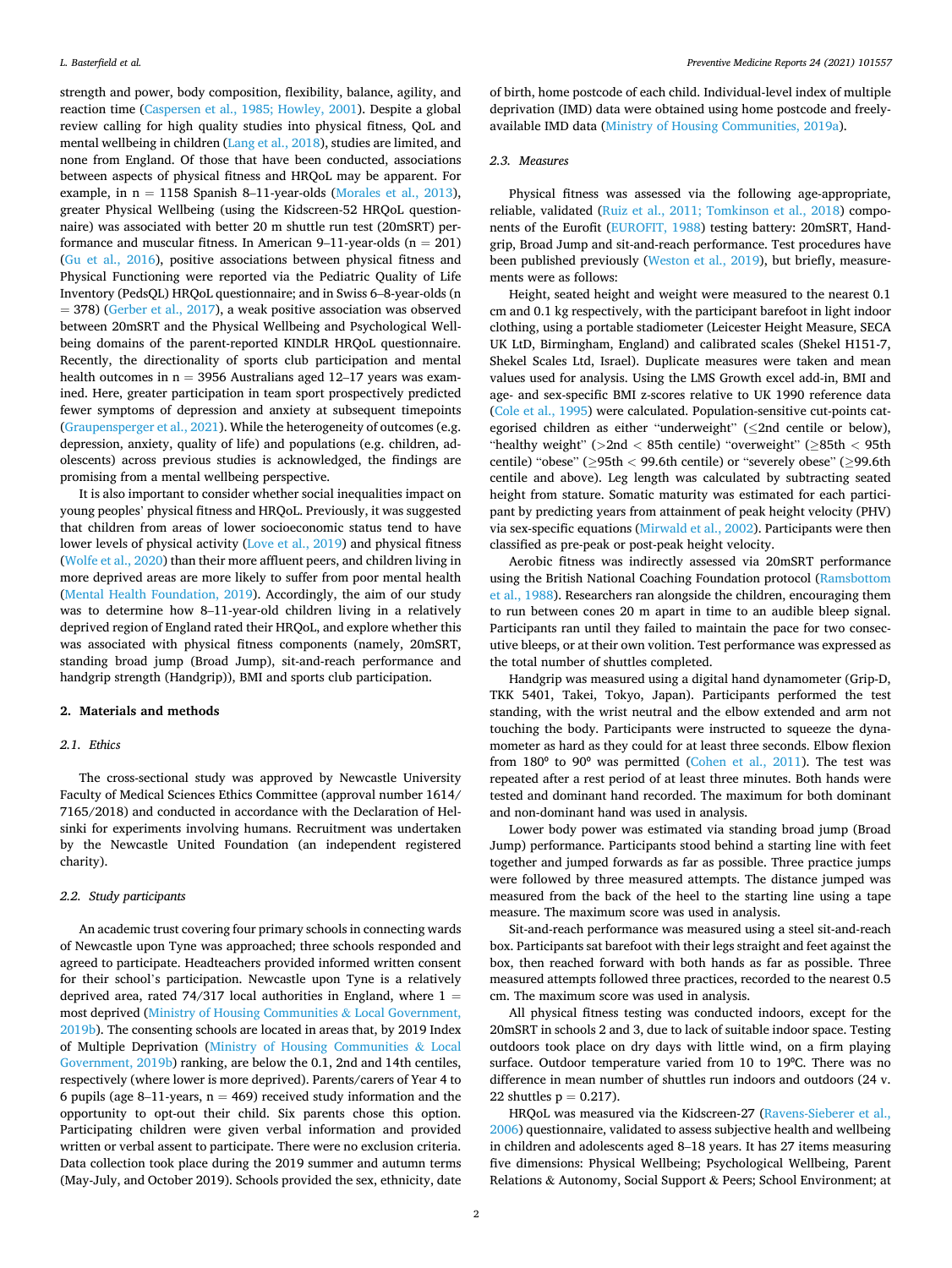least 75% of items must be answered for a valid survey. Within each dimension, item scores are summed and transformed to T-scores with a mean  $\approx$  50 and SD  $\approx$ 10. Higher scores indicate a higher HRQoL. Responses were considered 'low' if they were less than the mean-0.5\*SD of the reference population ([Ravens-Sieberer et al., 2006\)](#page-6-0). Sports club participation was explored through the Leisure Time Physical Activity Survey [\(Burgess et al., 2006](#page-5-0)) (LTPAQ). Children provided details on whether they attended sports clubs at school and outside-school (i.e. in their leisure time), then type, weekly frequency and duration of club. Total time spent in sports clubs per week was calculated. Children completed the questionnaire by themselves if they were able to comprehend the questions, or as a class with the teacher reading each question. Assessors were trained by KW and LB, and worked in pairs. Measurement order was pragmatic, to fit with availability of children and testing space.

### *2.4. Statistical analysis*

Data were analysed using SPSS v.24 (IBM) and R [\(R Core Team,](#page-6-0)  [2020\)](#page-6-0) (Quantreg package). To account for possible clustering due to the use of schools, a mixed model analysis with random effects was carried out, using school as the random effect variable, and physical fitness components/BMI z-score/HRQoL domains as dependent variables. The estimates of covariance parameters for school (as the intercept) were all p *>* 0.4, indicating that there was no clustering effect due to school. Data were therefore analysed as one group. Children were able to opt-out of elements of testing; missing data was not interpolated, analysis was performed on the data available.

Comparisons with published International and European fitness reference data (20mSRT, Handgrip, Broad Jump) were completed following recommendations [\(Tomkinson et al., 2017; Tomkinson et al.,](#page-6-0)  [2018\)](#page-6-0). An age- and sex-specific quintile framework using the following centiles was adopted: *<*20th centile 'very low'; ≥20th *<* 40th centile 'low'; ≥40th *<* 60th centile 'moderate'; ≥60th *<* 80th centile 'high';  $>$ 80<sup>th</sup> centile 'very high'. Exact scores corresponding to each quintile are available [\(De Miguel-Etayo et al., 2014; Tomkinson et al., 2017; Tom](#page-5-0)[kinson et al., 2018](#page-5-0)). Reference protocols for sit-and-reach were substantially different to ours, so not used.

As most data were skewed, medians and interquartile range (IQR) are presented, and sex differences assessed using the independent samples median test. Associations between HRQoL domains, anthropometry (age/sex/BMI), and physical fitness components were assessed using forward stepwise linear regression. HRQoL domains were the dependent variables, confounders were added in block one (age, sex, BMI z-score), and physical fitness predictors in block two. Final models are presented. Age-to-PHV was initially added as a confounder, but due to high collinearity with age (VIF statistic *>* 10) and with *<*2% of the children post-PHV, this variable was omitted. Further examination of the data was performed using quantile regression, as this does not make assumptions about the distribution of the residuals.  $\text{Chi}^2$  tests were used for categorical variables. Significance was set at p *<* 0.05.

### **3. Results**

Results are restricted to those who completed the Kidscreen-27 questionnaire (n = 432, 93% of potential population, 54% male). Missing questionnaires were due to absence or incomplete entries. Most children were from the White ethnic background (90.4%, with 4.2% Black, 2.6% Asian, 1.9% Mixed Ethnicity, 0.9% other ethnic background) and 90.0% of children were from the most deprived IMD quintile, followed by 5.1%, 4.6%, 0.0% and 0.2% in the second, third, fourth and fifth quintiles, respectively. School 1 contributed  $n = 108$ children (25%), school 2 n = 87 children (20.1%), school 3 n = 237 children (54.9%). Of this total,  $n = 135$  (31.3%) were in English Year 4 (age 8-9y),  $n = 144$  (33.3%) Year 5 (age 9-10y), and  $n = 153$  (35.4%) Year 6 (age 10-11y). One child of 12.0y was included.

Three children (0.7%) were classed as underweight relative to UK90 reference data, 245 (59.5%) were healthy weight, 55 (13.4%) overweight, 74 (18.0%) obese, and 34 (8.3%) severely obese. Twenty-one children did not have weight and/or height data due to absence or refusal. There were no statistically significant differences in BMI, BMI zscore or age between boys and girls, but the maturity estimates suggest that girls were closer to PHV (Table 1) and five were classed as post-PHV, whereas all boys were pre-PHV.

There were sex differences for all physical fitness variables (Table 1); boys ran more shuttles in the 20mSRT (25 v. 20,  $p = 0.001$ ), jumped further (131 cm v. 122 cm,  $p = 0.001$ ), and had greater Handgrip than girls. Sit-and-reach performance was significantly greater in girls than boys (18 cm v. 14 cm p *<* 0.001). When compared against International and European reference populations ([Table 2\)](#page-3-0), 58% of children scored in the 'very low' or 'low' categories for the 20mSRT, 41.7% for Handgrip and 56.5% for Broad Jump. Percentages of children in each category were generally weighted towards very low/low rather than high/very high ([Table 2](#page-3-0)).

Participants' HRQoL scores are in Table 1, and median values were broadly in line with the reference population [\(Ravens-Sieberer et al.,](#page-6-0)  [2007\)](#page-6-0). As distributions were skewed due to children with high scores,

### **Table 1**

Summary of unadjusted anthropometric, physical fitness components and health-related quality of life characteristics.

|                                                  | Median (25th, 75th percentile) |                         |                         |               |
|--------------------------------------------------|--------------------------------|-------------------------|-------------------------|---------------|
|                                                  | All Children<br>$(n = 432^*)$  | Boys $(n =$<br>232)     | Girls (n<br>$= 200$     | T-test<br>(p) |
| Anthropometry                                    |                                |                         |                         |               |
| Age $(y)$                                        | 9.9 (9.2, 10.7)                | 10.1 (9.3,<br>10.7)     | 9.7 (9.1,<br>10.7)      | 0.148         |
| Age to peak height<br>velocity (y)               | $-2.7$ ( $-3.4$ )<br>$-2)$     | $-3.3$<br>$(-3.8,$      | $-2$ (-2.5,<br>$-1.3)$  | < 0.001       |
| Post-peak height velocity                        | 1.2                            | $-2.7$<br>0             | 2.5                     |               |
| (%)                                              |                                |                         |                         |               |
| BMI $(kg.m^{-2})$                                | 18 (16.4, 21.2)                | 17.8<br>(16.2,<br>21.1) | 18.5<br>(16.7,<br>21.2) | 0.084         |
| <b>BMI</b> z-score                               | $0.71(-0.11,$<br>1.74)         | 0.73<br>$(-0.19,$       | 0.67<br>$(-0.1,$        | 0.516         |
|                                                  |                                | 1.87)                   | 1.61)                   |               |
| Physical fitness components                      |                                |                         |                         |               |
| 20 m shuttle run test<br>(total shuttles run)    | 22 (15, 33)                    | 25 (16,<br>39)          | 20 (14,<br>28)          | 0.001         |
| Standing broad jump<br>(maximum distance,        | 128 (112, 144)                 | 131 (118,<br>148)       | 122<br>(107,            | 0.001         |
| cm)                                              |                                |                         | 135)                    |               |
| Sit-and-reach (maximum<br>reach, cm)             | 16 (10, 21)                    | 14(8, 18)               | 18 (12,<br>23)          | ${<}0.001$    |
| Handgrip strength -                              | 15.3 (12.4,                    | 15.7                    | 14.6                    | 0.012         |
| dominant hand                                    | 17.4)                          | (12.6,                  | (12.2,                  |               |
| (maximum, kg)                                    |                                | 18.1)                   | 16.6)                   |               |
| Handgrip strength - non-                         | 14.5                           | 15.3                    | 13.8                    | 0.017         |
| dominant hand                                    | (11.9, 17.3)                   | (12.0,                  | (11.9,                  |               |
| (maximum, kg)                                    |                                | 17.6)                   | 16.7)                   |               |
| Health-related quality of life domain (T scores) |                                |                         |                         |               |
| Physical Wellbeing                               | 49.6 (44.7,                    | 52.4                    | 47.1                    | 0.054         |
|                                                  | 59.4)                          | (44.7,                  | (42.5,                  |               |
|                                                  |                                | 59.4)<br>50.6           | 55.6)<br>50.6           | 0.406         |
| Psychological Wellbeing                          | 50.6 (43.2, 56)                | (43.2, 56)              | (43.2,<br>56)           |               |
| Autonomy & Parents                               | 49.5 (44, 59.1)                | 49.5 (44,<br>59.1)      | 49.5 (44,<br>59.1)      | 0.699         |
| Social Support & Peers                           | 53.2 (44.4,<br>66.3)           | 57.8<br>(44.4,          | 52 (44.4,<br>66.3)      | 0.063         |
|                                                  |                                | 66.3)                   |                         |               |
| School Environment                               | 54.4 (45.4,                    | 54.4                    | 54.4                    | 0.416         |
|                                                  | 62.8)                          | (45.4,                  | (45.4,                  |               |
|                                                  |                                | 62.8)                   | 62.8                    |               |

Individual n will vary due to missing data.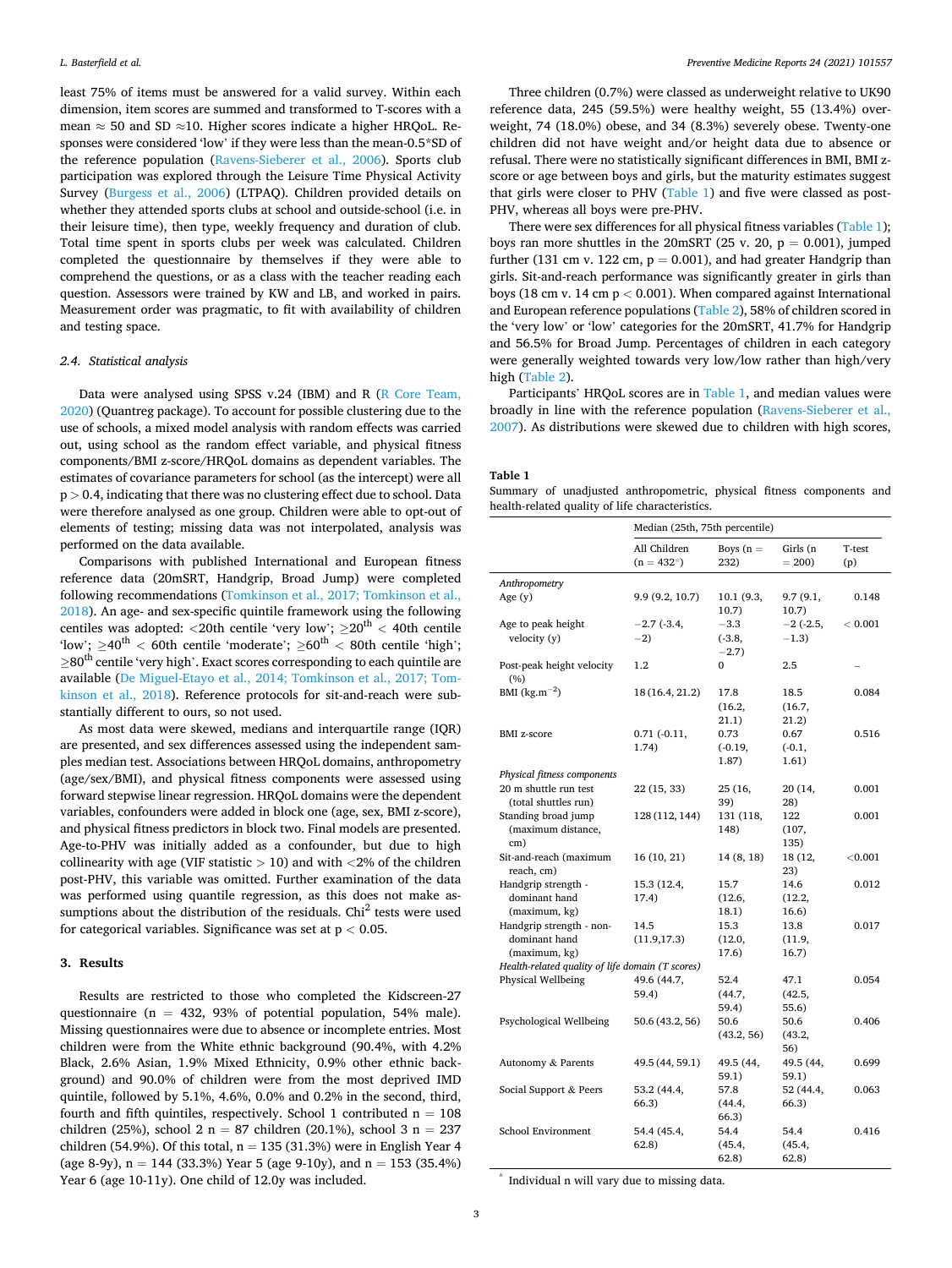#### <span id="page-3-0"></span>**Table 2**

Comparison of physical fitness components against International [\(Tomkinson](#page-6-0)  [et al., 2017\)](#page-6-0) and European ([De Miguel-Etayo et al., 2014; Tomkinson et al.,](#page-5-0)  [2018\)](#page-5-0) reference standards using a quintile framework.

| Ouintile  | Physical fitness variable (% of children in each category) |                                 |                                    |  |  |
|-----------|------------------------------------------------------------|---------------------------------|------------------------------------|--|--|
|           | Total shuttles (n<br>$= 407$                               | Handgrip strength (n<br>$= 424$ | Standing broad jump<br>$(n = 414)$ |  |  |
| Very low  | 32.3                                                       | 17.7                            | 30.2                               |  |  |
| Low       | 25.8                                                       | 24.1                            | 26.3                               |  |  |
| Moderate  | 13.0                                                       | 25.5                            | 14.7                               |  |  |
| High      | 15.5                                                       | 20.8                            | 16.2                               |  |  |
| Very high | 13.5                                                       | 12.0                            | 12.6                               |  |  |

N.B. Reference data for sit-and-reach with similar protocol were not available.

we also investigated whether more children were reporting low scores. For Physical Wellbeing and Psychological Wellbeing, 40.4% and 45.3% of children were classed as 'Low', greater than the expected 31% of the reference population ([Ravens-Sieberer et al., 2007\)](#page-6-0). BMI z-score (after adjusting for age and sex) was negatively associated with Physical Wellbeing (β-1.78, 95% CI − 2.61,-0.95 p *<* 0.001) and Psychological Wellbeing (β-1.05, -1.88,-0.22 p = 0.014). There was no association with the other HRQoL domains.

Bivariate correlations between descriptive and physical fitness predictors, and HRQoL domains before and after adjusting for age, sex and BMI are in Appendix A.

Regression analyses between physical fitness variables and HRQoL are in Table 3A. For Physical Wellbeing, age/sex/BMI z-score alone accounted for nearly 11% of variability, however the fully adjusted model including both Broad Jump and 20mSRT explained 21.2% of the variation in Physical Wellbeing. Small but significant associations were found for the other HRQoL domains (Table 3A).

The relationship between Physical Wellbeing and 20mSRT and Broad Jump was generally linear throughout most of the distribution (children with a higher 20mSRT and Broad Jump performances consistently rated their Physical Wellbeing as high), however there was some heteroscedastic variance, ([Fig. 1A](#page-4-0) and 1B). Quantile regression showed that the slopes of the lines across the 5th, 25th, 50th and 75th percentiles were relatively consistent, but the 95th percentile demonstrated a group that rated their Physical Wellbeing highly, regardless of their performance in the 20mSRT/Broad Jump.

Of the 432 children, 81 boys and 85 girls took part in at least one school-sports club, whereas 111 boys and 77 girls participated in at least one outside-school sports club. Time spent in sports clubs per week ranged from 30 to 360 min for school-sports, and 30–1200 min for outside-school sports. For analysis, times were capped at 600 min as this included time up to the 95th centile. There was no association between time spent in sport participation and BMI or BMI z-score, but linear regression (Appendix B) showed positive associations between total time spent in sports clubs each week, and 20mSRT and Broad Jump.  $X^2$ tests showed outside-school sports were associated with higher quintiles

### **Table 3**

| Summary of linear regression models predicting health-related quality of life by: A) physical fitness and B) sports club participation. |  |  |
|-----------------------------------------------------------------------------------------------------------------------------------------|--|--|
|                                                                                                                                         |  |  |
|                                                                                                                                         |  |  |
|                                                                                                                                         |  |  |

Health-Related Quality of Life (T-scores) Unstandardised B (CI 95%)

|                                                                   | Physical Wellbeing                         | Psychological Wellbeing                | Autonomy & Parents                  | Social Support & Peers               | School Environment                 |  |  |
|-------------------------------------------------------------------|--------------------------------------------|----------------------------------------|-------------------------------------|--------------------------------------|------------------------------------|--|--|
| A Block 1 predictors (forced enter)                               |                                            |                                        |                                     |                                      |                                    |  |  |
| Constant                                                          | 55.8 (43.9, 67.6) $p <$<br>0.001           | 47.8 (35.5, 60.0) $p < 0.001$          | 22.0 (8.2, 35.8) $p = 0.002$        | 45.4 (31.82, 58.92) $p <$<br>0.001   | 46.4 (33.77, 59.02) $p <$<br>0.001 |  |  |
| Sex (Female)                                                      | $-1.66$ (-3.77, 0.46) p =<br>0.124         | $-1.27$ (-3.44, 0.89) p =<br>0.247     | 0.56 (-1.85, 2.96) $p =$<br>0.650   | $-0.61$ (-3.02, 1.8) p =<br>0.619    | $0.8$ (-1.43, 3.04) $p =$<br>0.480 |  |  |
| Age (years)                                                       | $-2.18$ (-3.31, -1.05) p <<br>0.001        | $0.57$ (-0.59, 1.72) $p = 0.333$       | 1.95 (0.63, 3.27) $p =$<br>0.004    | $-0.03$ (-1.48, 1.41) $p =$<br>0.966 | 0.62 (-0.57, 1.8) $p =$<br>0.305   |  |  |
| <b>BMI</b> z-score                                                | $-0.12$ (-1.05, 0.82) p =<br>0.803         | $-0.84$ (-1.72, 0.03) p =<br>0.058     | 0.36 (-0.64, 1.36) $p =$<br>0.476   | $-1.27$ (-2.33, -0.21) p =<br>0.020  | $-0.03$ (-0.92, 0.87) p =<br>0.956 |  |  |
| Block 2 with physical fitness predictors (forward stepwise)       |                                            |                                        |                                     |                                      |                                    |  |  |
| 20mSRT                                                            | 0.19 (0.09, 0.29) $p <$<br>0.001           | $\overline{\phantom{a}}$               | -                                   |                                      |                                    |  |  |
| Standing broad jump (cm)                                          | 0.12 (0.07, 0.17) $p <$<br>0.001           |                                        | $0.07$ (0.02, 0.13) $p =$<br>0.010  |                                      |                                    |  |  |
| Sit-and-reach (cm)                                                | $\overline{a}$                             |                                        | $\overline{\phantom{0}}$            |                                      |                                    |  |  |
| Dominant hand grip<br>strength (kg)                               |                                            |                                        |                                     | $0.69(0.3, 1.09) p = 0.001$          |                                    |  |  |
| <b>Model Summary</b>                                              |                                            |                                        |                                     |                                      |                                    |  |  |
| Final model adjusted $(R2)$                                       | 21.2%                                      | 0.8%                                   | 5.0%                                | 4.7%                                 | ${<}1\%$                           |  |  |
| Change with Block 2 ( $\Delta R^2$ ;<br>$p)$ *                    | 10.7% ( $p < 0.001$ )                      | $1.6\%$ (p = 0.106)                    | 1.8% ( $p = 0.010$ )                | $3.2\%$ (p = 0.001)                  | $<$ 1% (p = 0.707)                 |  |  |
| B Block 1 predictors (force enter)                                |                                            |                                        |                                     |                                      |                                    |  |  |
| Constant                                                          | 62.4 (51.1, 73.6) p <<br>0.001             | 48.1 (36.5, 59.8) $p < 0.001$          | 25.4 (12.7, 38.2) $p <$<br>0.001    | 41.8 (28.6, 54.9) $p <$<br>0.001     | 46.6 (34.5, 58.7) $p <$<br>0.001   |  |  |
| Sex (Female)                                                      | $-3.43$ ( $-5.44$ , $-1.42$ ) p =<br>0.001 | $-0.93$ (-3, 1.13) $p = 0.373$         | $0.79$ (-1.47, 3.05) $p =$<br>0.493 | $-0.72$ (-3.06, 1.61) p =<br>0.544   | $0.78$ (-1.36, 2.92) p =<br>0.474  |  |  |
| Age $(y)$                                                         | $-0.75$ (-1.81, 0.3) p =<br>0.161          | 0.29 (-0.8, 1.38) $p = 0.600$          | 2.36 (1.17, 3.55) $p <$<br>0.001    | 1.16 (-0.07, 2.39) $p =$<br>0.064    | 0.48 (-0.65, 1.6) $p =$<br>0.407   |  |  |
| BMI z-score                                                       | $-1.7$ (-2.5, -0.9) p <<br>0.001           | $-0.99$ (-1.81, $-0.17$ ) p =<br>0.019 | $-0.04$ (-0.94, 0.87) p =<br>0.934  | $-0.32$ (-1.25, 0.62) p =<br>0.505   | $-0.09$ (-0.94, 0.77) p =<br>0.841 |  |  |
| Block 2 with sport club participation <sup>**</sup> (force enter) |                                            |                                        |                                     |                                      |                                    |  |  |
| School sport club                                                 | 1.52 (-0.56, 3.59) $p =$<br>0.152          | 1.15 (-0.99, 3.28) $p = 0.291$         | $1.03$ (-1.31, 3.37) $p =$<br>0.389 | 1.24 (-1.19, 3.66) $p =$<br>0.316    | 1.76 (-0.46, 3.98) $p =$<br>0.120  |  |  |
| Outside-school club                                               | 5.69 (3.65, 7.73) $p <$<br>0.001           | 2.99 (0.89, 5.08) $p = 0.005$          | $3.2(0.91, 5.49) p = 0.006$         | 2.64 (0.26, 5.01) $p =$<br>0.030     | 1.62 (-0.56, 3.8) $p =$<br>0.145   |  |  |
| Model Summary                                                     |                                            |                                        |                                     |                                      |                                    |  |  |
| Final model adjusted $(R2)$                                       | 14.1%                                      | 3.2%                                   | 4.7%                                | 1.7%                                 | ${<}1\%$                           |  |  |
| Change with Block 2 ( $\Delta R^2$ ;<br>$p)$ *                    | 7.9% ( $p < 0.001$ )                       | 2.5% ( $p = 0.005$ )                   | 2.3% ( $p = 0.008$ )                | 1.7% ( $p = 0.030$ )                 | 1.7% ( $p < 0.056$ )               |  |  |

BMI = Body Mass Index; 20mSRT = 20 m shuttle run test, \*  $\Delta R^2$  is not adjusted for degrees of freedom and so may be greater than adjusted  $R^2$ sport participation included as a binary variable (participation or not).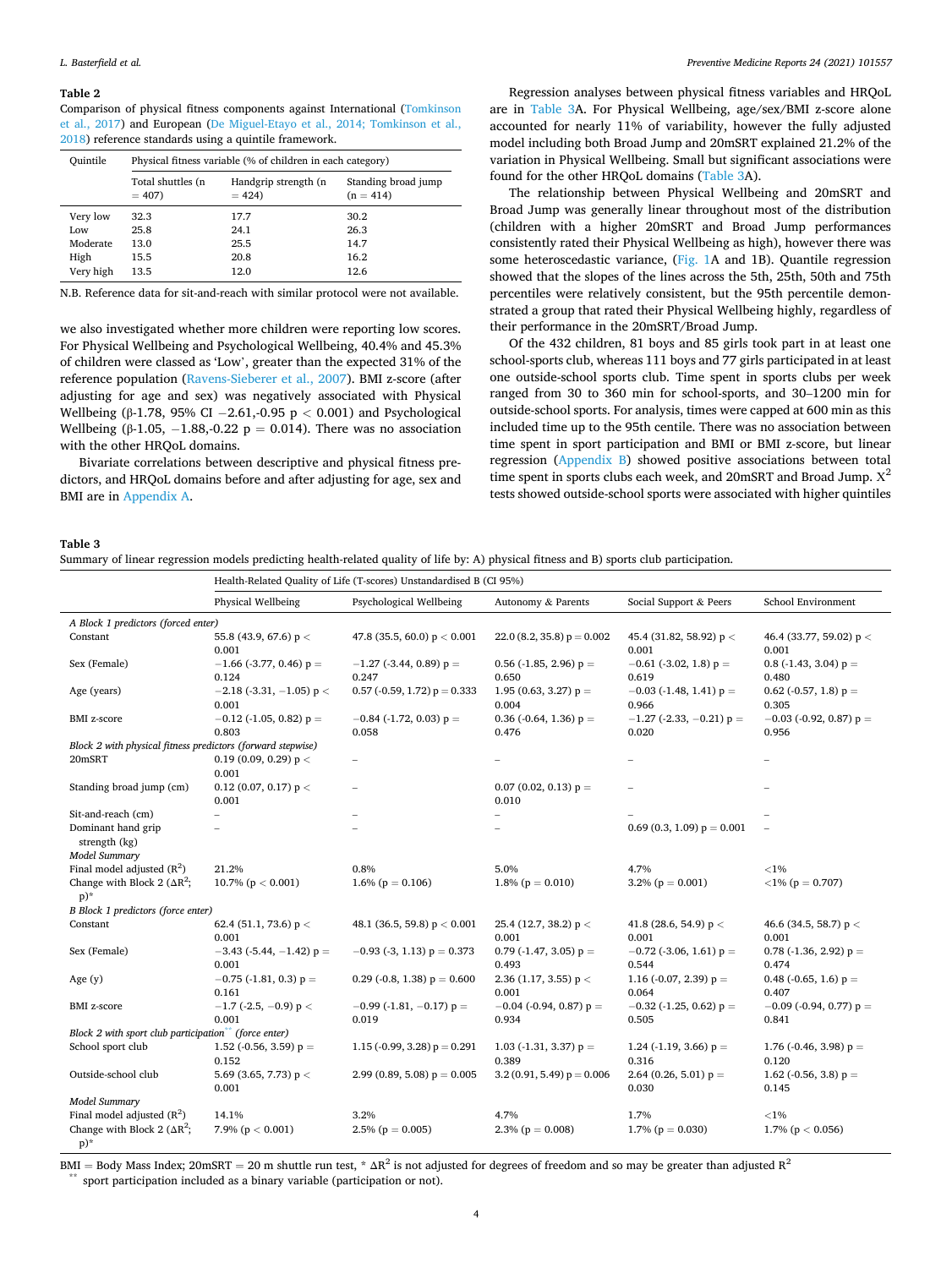<span id="page-4-0"></span>

**Fig. 1.** Quantile (5th, 25th, 50th, 75th, 95th) regression illustrating better 20mSRT (total shuttles) and Broad Jump (maximum jump distance) are associated with better Physical Wellbeing except for those with the best Physical Wellbeing for their physical fitness (95th quantile).

for 20mSRT (p *<* 0.001) and Broad Jump (p *<* 0.001), but not Handgrip  $(p = 0.584)$ .

Children who participated in sports clubs had a higher HRQoL than non-participants (Appendix C), with school-sports clubs positively associated with Social Support & Peers, and School Environment, and outside-school sports clubs positively associated with all but School Environment. Linear regression using binary variables for sports participation against HRQoL showed small but significant positive associations for outside-school sport participation with all HRQoL domains except School Environment, even when accounting for age/sex/ BMI [\(Table 3B](#page-3-0)). Together, these variables explained 14.1% of the variance in Physical Wellbeing, with sport participation contributing 7.9%. This figure varied between 1.7% and 2.5% for the other HRQoL domains.

### **4. Discussion**

Despite evidence of a relationship between physical fitness and markers of mental wellbeing in adolescents (Å[vitsland et al., 2020;](#page-5-0)  [Eddolls et al., 2018](#page-5-0)), associations between physical fitness, BMI and HRQoL in primary school-aged children are under-researched. We therefore aimed to determine how 8- to 11-year-old children living in a relatively deprived region of England rated their HRQoL and explore whether this was associated with physical fitness, BMI and sports club participation.

In our sample, median scores of five HRQoL dimensions were broadly in line with normative data ([Ravens-Sieberer et al., 2006\)](#page-6-0) . However, for Physical Wellbeing and Psychological Wellbeing, a greater than expected proportion of children were classed as 'low'. This could be reflective of the low SES of our participants [\(Poulain et al., 2019](#page-6-0)), as deprivation is known to causally affect children's outcomes, including physical and mental health ([Cooper and Stewart, 2017\)](#page-5-0), and adult HRQoL is predicted by deprivation ([Kashem et al., 2019](#page-6-0)). Our data also suggests that interventions to improve HRQoL in this population may be required. When our participants' physical fitness scores were compared to International and European reference populations using a quintile framework, children were not evenly distributed across quintiles, but were generally clustered around the lower categories. Below the 20th centile ('very low') has been suggested as the cut-off for being classed as 'unfit' [\(Tomkinson et al., 2018\)](#page-6-0), meaning  $\sim$  33% of our sample were unfit for 20mSRT and Broad Jump but not Handgrip (17.7%). Our

previous work with similarly-aged children in Gateshead [\(Weston et al.,](#page-6-0)  [2019\)](#page-6-0), North East England, 9 miles from the current study location, reported higher 20mSRT than the current study (31 shuttles run compared with 22), with fewer children in the 'very low' quintile for 20mSRT (12% v. 32%). The previous study had more healthy weight children (70% v. 60%), but more children in the 'very low' Handgrip quintile (29% v. 18%) [\(Weston et al., 2019](#page-6-0)). This demonstrates the need to sample extensively, and that interventions aiming to improve physical fitness in this population may be required.

When exploring the relationship between HRQoL and physical fitness, 20mSRT and Broad Jump collectively explained 10.7% of the variability of Physical Wellbeing. While differences in HRQoL assessment tools render between-study comparisons problematic, this contribution is similar to cross-sectional data of 201 9–11-year-olds from the United States, where physical fitness (composed of aerobic fitness, muscular fitness, flexibility and BMI) explained 11.8% of the variability in the 'physical functioning' domain of the PedsQL questionnaire ([Gu](#page-6-0)  [et al., 2016\)](#page-6-0) (the addition of age/sex/BMI z score further increased our  $R^2$  to 21.2%). In our study, BMI contributed less to HRQoL than physical fitness, confirming that reported by Gu et al., ([Gu et al., 2016](#page-6-0)), which is important since approximately 40% of children in our sample were overweight/obese, higher than both English and regional averages ([Public Health England, 2019\)](#page-6-0). Although analysed differently, Morales et al. used the longer Kidscreen-52 [\(Morales et al., 2013](#page-6-0)), and cardiorespiratory fitness (20mSRT performance categorized as poor/satisfactory/good) predicted Physical Wellbeing scores when controlling for age, muscular fitness (calculated using z-scores for both Handgrip and Broad Jump/body mass) and BMI in girls only (β 0.163, p *<* 0.001, similar to our 0.19 for 20mSRT). Muscular fitness was positively associated with Physical Wellbeing in both sexes (boys  $\beta$  0.191p = 0.001, girls 0.194,  $p < 0.001$ , no  $R^2$  reported; we found 0.12 for Broad Jump) ([Morales et al., 2013](#page-6-0)). Again, BMI had less influence on HRQoL than fitness.

While the relationship between 20mSRT and Broad Jump and Physical Wellbeing was generally linear throughout most of our distribution, quantile regression showed that the 95th percentile demonstrated a group that rated their Physical Wellbeing highly, regardless of their 20mSRT and Broad Jump performance. While these children tended to be younger and HRQoL decreases as children get older ([Michel](#page-6-0)  [et al., 2009\)](#page-6-0), the exact reasons for this finding remain unclear. Further study of these children is needed to consider other factors like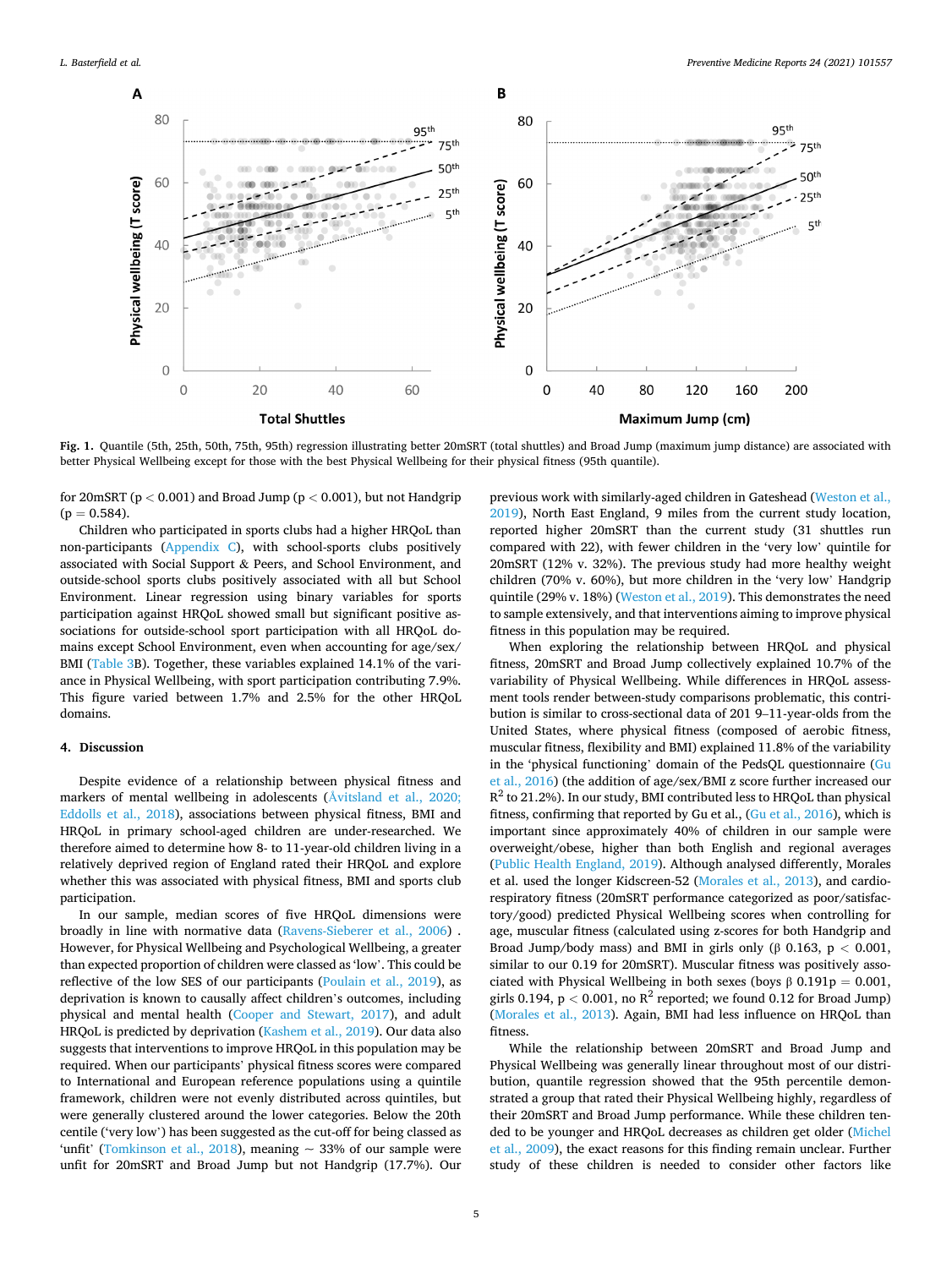<span id="page-5-0"></span>perception-ability mismatch, since younger children tend to overestimate their physical abilities ([Washburn and Kolen, 2018](#page-6-0)), and may be unaware their performance was poor, whilst also over-estimating their physical health.

We observed statistically significant relationships between Broad Jump and Autonomy & Parents, and between Handgrip and Social Support & Peers, however, these fitness variables explained a small amount of variability in HRQoL ( $R^2 = 2.3$ % and 1.7%, respectively). There are several potential mechanisms in children and adolescents whereby physical fitness may affect mental wellbeing, including neurobiological (i.e. changes in the structural and functional composition of the brain (Belcher et al., 2021)), neuroendocrinological (i.e. enhanced neuroendocrine responses to stressors ([Silverman and Deus](#page-6-0)[ter, 2014](#page-6-0))) and psychosocial mechanisms (i.e social interaction and selfefficacy ([Lubans et al., 2016\)](#page-6-0)). While these mechanisms are unconfirmed, establishing the directionality of the link between physical fitness and mental wellbeing is crucial for solidifying policy that promotes fitness and wellbeing at an early age.

Participation in sports clubs was positively associated with 20mSRT and Broad Jump, but also with HRQoL. This included small but significant effects in domains of HRQoL not associated with physical fitness. Possible reasons for these associations requires exploration as potential targets for interventions aiming to improve HRQoL, as the social benefits of peers and role models could be making important contributions to HRQoL. Vella et al., [\(Vella et al., 2014](#page-6-0)) conducted a large survey ( $n =$ 4042) on children's sports club participation, and reported positive relationships with HRQoL, particularly in the Physical domain, where continued participation from age 8y to 10y was associated with an increase of 5 points in parent-reported PedsQL [\(Vella et al., 2014](#page-6-0)). Further, Moeijes et al. ([Moeijes et al., 2019\)](#page-6-0) used the Kidscreen-52 questionnaire with 1876 10–12-year-olds, and reported a significant association between sports participation and Physical Wellbeing of similar magnitude to that we reported (unstandardised beta coefficient 4.78 v. 5.69), as well as associations with the other HRQoL domains except School Environment, which we also demonstrated.

We successfully collected contemporary and comprehensive data, including individual-level deprivation, from a relatively deprived pop-ulation who may be most at risk of future health problems [\(Kivim](#page-6-0)äki [et al., 2020](#page-6-0)). However, generalisation of our findings to more affluent areas may be difficult. Our participants were predominantly from a white ethnic background, reflecting the geographic region, but not necessarily applicable to other ethnicities. Given the cross-sectional nature of this study, we are unable to infer causality between physical fitness and HRQoL, but longitudinal follow-up will help to address this.

### **5. Conclusions**

We have demonstrated that children from a deprived part of England scored poorly on two of five domains of HRQoL, (Physical Wellbeing and Psychological Wellbeing), had inadequate physical fitness, and a large proportion were overweight. Future interventions seeking to improve HRQoL should consider both physical health and social angles, as collectively these aspects may be most impactful on populations in greatest need.

### **Funding source**

This study was helped by funding from the North of England Commissioning Support Unit.

### **CRediT authorship contribution statement**

**Laura Basterfield:** Conceptualization, Formal analysis, Investigation, Writing - original draft, Supervision. **Naomi L. Burn:** Investigation, Writing - original draft. **Brook Galna:** Formal analysis, Writing - review & editing. **Guoda Karoblyte:** Investigation, Writing - review & editing.

**Kathryn L. Weston:** Conceptualization, Writing - original draft, Supervision.

### **Declaration of Competing Interest**

The authors declare that they have no known competing financial interests or personal relationships that could have appeared to influence the work reported in this paper.

### **Acknowledgments**

We are grateful for the support from the Newcastle United Foundation in helping with recruitment and data collection. We thank the schools and children for their co-operation and enthusiasm. Thanks to all the office staff and students who helped with data collection LB, KLW and NLB are members of Fuse, the Centre for Translational Research in Public Health (www.fuse.ac.uk). Fuse is a UK Clinical Research Collaboration (UKCRC) Public Health Research Centre of Excellence. Funding for Fuse from the British Heart Foundation, Cancer Research UK, Economic and Social Research Council, Medical Research Council, the National Institute for Health Research, under the auspices of the UKCRC, is gratefully acknowledged. The views expressed in this paper do not necessarily represent those of the funders or UKCRC. The funders had no role in study design, data collection and analysis, decision to publish, or preparation of the manuscript.

#### **Appendix A. Supplementary data**

Supplementary data to this article can be found online at [https://doi.](https://doi.org/10.1016/j.pmedr.2021.101557)  [org/10.1016/j.pmedr.2021.101557.](https://doi.org/10.1016/j.pmedr.2021.101557)

#### **References**

- Åvitsland, A., Leibinger, E., Haugen, T., Lerum, Ø., Solberg, R.B., Kolle, E., Dyrstad, S.M., 2020. The association between physical fitness and mental health in Norwegian adolescents. BMC Public Health 20 (1). [https://doi.org/10.1186/s12889-020-](https://doi.org/10.1186/s12889-020-08936-7)  [08936-7](https://doi.org/10.1186/s12889-020-08936-7).
- [Belcher, B.R., Zink, J., Azad, A., Campbell, C.E., Chakravartti, S.P., Herting, M.M., 2021.](http://refhub.elsevier.com/S2211-3355(21)00247-3/h0010)  [The Roles of Physical Activity, Exercise, and Fitness in Promoting Resilience During](http://refhub.elsevier.com/S2211-3355(21)00247-3/h0010)  [Adolescence: Effects on Mental Well-Being and Brain Development. Biological](http://refhub.elsevier.com/S2211-3355(21)00247-3/h0010)  [Psychiatry: Cognitive Neuroscience and Neuroimaging 6 \(2\), 225](http://refhub.elsevier.com/S2211-3355(21)00247-3/h0010)–237.
- [Burgess, G., Grogan, S., Burwitz, L., 2006. Effects of a 6-week aerobic dance intervention](http://refhub.elsevier.com/S2211-3355(21)00247-3/h0015)  [on body image and physical self-perceptions in adolescent girls. Body Image 3 \(1\),](http://refhub.elsevier.com/S2211-3355(21)00247-3/h0015)  57–[66](http://refhub.elsevier.com/S2211-3355(21)00247-3/h0015).
- Cartwright-Hatton, S., McNicol, K., Doubleday, E., 2006. Anxiety in a neglected population: prevalence of anxiety disorders in pre-adolescent children. Clin. Psychol. Rev. 26 (7), 817–833.<https://doi.org/10.1016/j.cpr.2005.12.002>.
- Caspersen, C.J., Powell, K.E., Christenson, G.M., 1985. Physical activity, exercise, and physical fitness: definitions and distinctions for health-related research. Public health reports (Washington, D.C. : 1974) 100:126-31.
- Cohen, D.D., Voss, C., Taylor, M.J.D., Delextrat, A., Ogunleye, A.A., Sandercock, G.R.H., 2011. Ten-year secular changes in muscular fitness in English children. Acta Paediatr. 100, E175–E177. [https://doi.org/10.1111/j.1651-2227.2011.02318.x.](https://doi.org/10.1111/j.1651-2227.2011.02318.x)
- [Cole, T.J., Freeman, J.V., Preece, M.A., 1995. Body mass index reference curves for the](http://refhub.elsevier.com/S2211-3355(21)00247-3/h0035)  [UK, 1990. Arch. Dis. Child. 73 \(1\), 25](http://refhub.elsevier.com/S2211-3355(21)00247-3/h0035)–29.
- Cooper, K., Stewart, K., 2017. Does Money Affect Children's Outcomes? An update. London. London School of Economics and Political Science. http://eprints.lse.ac.uk/ 103494/1/casepaper203.pdf.
- Cui, W., Zack, M.M., 2013. Trends in health-related quality of life among adolescents in the United States, 2001–2010. Prev. Chronic Dis. 10, E111. [https://doi.org/](https://doi.org/10.5888/pcd10.120334)  [10.5888/pcd10.120334.](https://doi.org/10.5888/pcd10.120334)
- De Miguel-Etayo, P., Gracia-Marco, L., Ortega, F.B., Intemann, T., Foraita, R., Lissner, L., Oja, L., Barba, G., Michels, N., Tornaritis, M., Molnár, D., Pitsiladis, Y., Ahrens, W., Moreno, L.A., 2014. Physical fitness reference standards in European children: the IDEFICS study. Int. J. Obes. 38 (S2), S57–S66. [https://doi.org/10.1038/](https://doi.org/10.1038/ijo.2014.136) ijo.2014.136
- Eddolls, W.T.B., McNarry, M.A., Lester, L., Winn, C.O.N., Stratton, G., Mackintosh, K.A., 2018. The association between physical activity, fitness and body mass index on mental well-being and quality of life in adolescents. Qual. Life Res. 27 (9), 2313–2320.<https://doi.org/10.1007/s11136-018-1915-3>.
- EUROFIT, 1988. Eurofit: handbook for the Eurofit Tests of Physical Fitness. Council of Europe, Committee for the Development of Sport, Rome.
- Gerber, M., Endes, K., Brand, S., Herrmann, C., Colledge, F., Donath, L., Faude, O., Hanssen, H., Pühse, U., Zahner, L., 2017. In 6- to 8-year-old children, cardiorespiratory fitness moderates the relationship between severity of life events